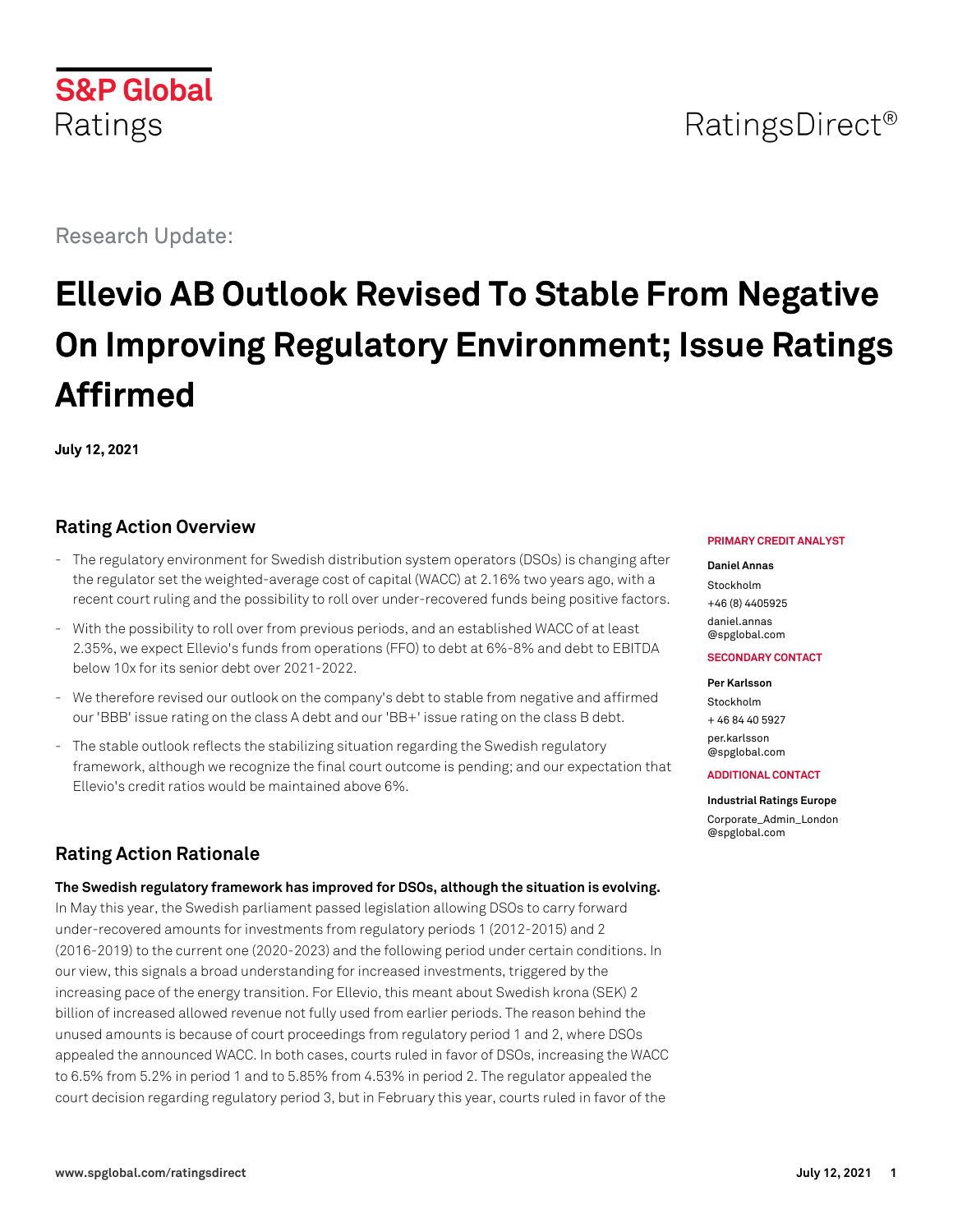DSOs. (For more information, see "Swedish Electricity DSOs Remain In Limbo As The Regulator Appeals Court Decision On Their Remuneration," published March 18, 2021, on RatingsDirect.) We believe it's likely that the appeal's ruling will not be released until a ruling from a similar case with the EU Commission against Germany in the EU Court of Justice, which we expect before the end of the year. We continue to assess the Swedish regulatory framework as very supportive because we view positively that the legal process effectively shields the framework from being a politicized regulatory process and proves that DSOs can challenge decisions in court, but also a favorable environment for cost coverage and investments. We expect Ellevio to increase its investment in the current regulatory period to about SEK13.6 billion, compared with SEK10.9 billion in the previous period.

**We expect WACC of no lower than 2.35%; a higher rate would likely result in Ellevio increasing shareholder remuneration, implying little change in the financial position.** On Feb. 26, 2021, courts ruled that the Swedish Energy Market Inspectorate did not adhere to the framework and laws when lowering the WACC to 2.35% over 2020-2023, and requested the regulator recalibrate the WACC parameters. Given this uncertainty, when forecasting for Swedish DSOs in 2021, we will continue to assume a WACC of 2.35%, which we understand is the regulator's guidance. We view this as the lowest possible scenario, given that the outcome from the court proceedings cannot result in a lower WACC. Also, any WACC increase would apply for the full regulatory period (2020-2023). Also, a catch-up mechanism in the system would allow Ellevio to be compensated for the full period, which we view positively. The collection could take place over more than one regulatory period. Using the same method as that in the previous regulatory period, the WACC would be calculated at about 5% according to our estimates. Even if the WACC rises from 2.35%, we believe that it would increase Ellevio earnings and cash flow; we also expect that the company would start paying interest on its shareholder loans. An increased WACC would therefore likely not lead to any meaningful improvement on credit ratios. We expect FFO to debt above 6%-8% and debt to EBITDA below 10x for the senior debt, and about 6% and below 12x, respectively, for its total debt.

**Structural features in the senior secured debt continue to support the rating.** Ellevio is the borrower under a ring-fencing structure, with two classes of debt--senior class A debt and subordinated class B debt. Under our methodology, we look at:

- The senior debt ratios only to determine the class A debt rating, which is one notch above the senior credit quality (stand-alone credit profile [SACP]) of 'bbb-'; and
- The consolidated debt ratios only to determine the class B (total debt) rating, which is two notches below the class A debt or at the same level as the 'bb+' consolidated SACP, whichever is lower.

The senior debt's SACP benefits one notch uplift due to various structural features designed to increase cash flow certainty for debtholders. These include restricted payment conditions and a covenanted liquidity structure that should, in our opinion, enabling Ellevio to manage temporary cash flow shocks. The debtholders benefit from the following features, which include:

- Two levels of financial covenants (trigger events and events of default) and an automatic 12-month standstill period after an event of default; and
- A liquidity facility available if the group enters a standstill and that is sufficient to cover finance charges for at least 12 months. The liquidity facility was undrawn as of June 30, 2021.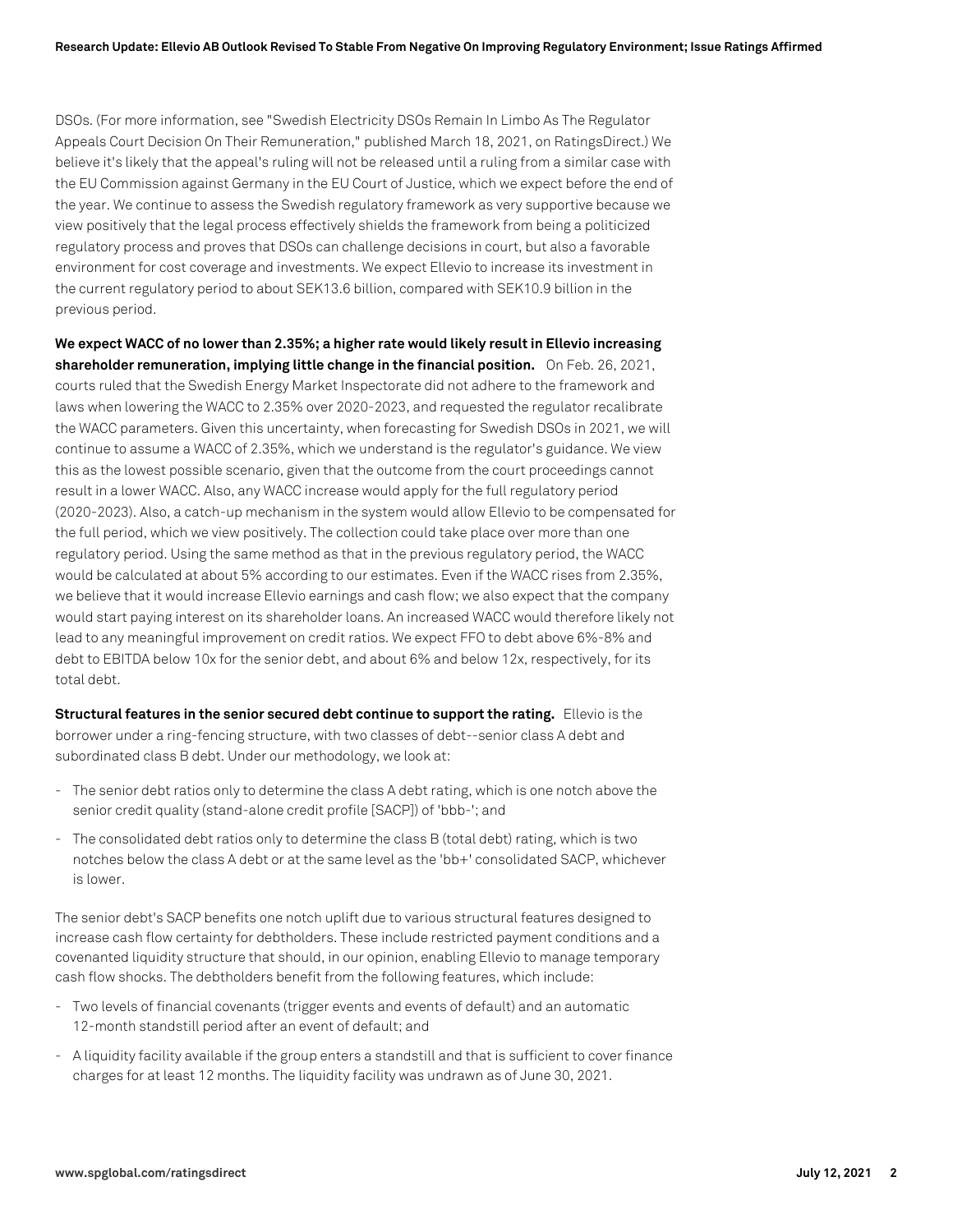## **Outlook**

The stable outlook reflects our expectation that the company's EBITDA and FFO will continue increasing, driven by our expectation that the WACC will not be below 2.35% for the current regulatory period. The outlook also reflects that Ellevio will continue to adjust shareholder remuneration to protect the rating if needed, for example not paying interest on its shareholder loans if the WACC remains at 2.35%. On the other hand, we also expect that the company would pay shareholder remuneration if WACC increases from 2.35%. We expect FFO to debt above 8% and debt to EBITDA below 10x throughout that period for the senior debt and debt to EBITDA below 12x for all (including subordinated) debt, which we consider commensurate with the 'BBB' issue rating for senior debt and the 'BB-' issue rating for subordinated debt.

## **Downside scenario**

We could lower the ratings if Ellevio was unable to exercise flexibility in its financial policy, for example, by increasing shareholder remuneration or lowering capital expenditure (capex), and this resulted in FFO to debt below 6% or debt to EBITDA above 10x for the senior debt, which would most likely be triggered by shareholder renumeration. We could lower the subordinated debt rating if we lower the senior debt rating or if debt to EBITDA rises above 12x at the consolidated level, including subordinated debt.

## **Upside scenario**

We believe that a positive rating action is unlikely. We believe that even if the WACC would increase significantly because of a favorable court ruling, so Ellevio would increase its shareholder remuneration and maintain FFO to debt that is commensurate with a 'bbb-' SACP. We could, however, consider an upgrade if the company were to commit to a deleveraging plan, resulting in FFO to debt sustainably above 8% and debt to EBITDA below 9x for senior debt. We view this as unlikely over the outlook horizon, given the business plan.

# **Company Description**

Together with Vattenfall and E.ON, Ellevio is one of the three largest electricity DSOs in Sweden. Its market share, in terms of customers, is about 18%. It has about 966,000 customers and operates in four Swedish regional areas, with the majority of its customers in the Stockholm area. It has in total 78,500 kilometers of power lines, and distributed 26 terawatt-hours in 2020. As well as delivering electricity, Ellevio is responsible for maintaining and developing its network.

The Government and Energy Markets Inspectorate regulates all of Ellevio's operations, primarily through the Swedish Electricity Act, and by different ordinances. In 2020, the company reported sales of almost SEK7.0 billion and EBITDA of SEK3.6 billion (€360 million equivalent).

Ellevio is owned by Omers Infrastructure Holdings (formerly Borealis Infrastructure Management; with a 50% share); two of the Swedish states' buffer funds within the national pension system, AP3 (20%) and AP1 (12.5%); and Folksam (17.5%), which acquired Ellevio from Fortum Oyj for about SEK61 billion in June 2015.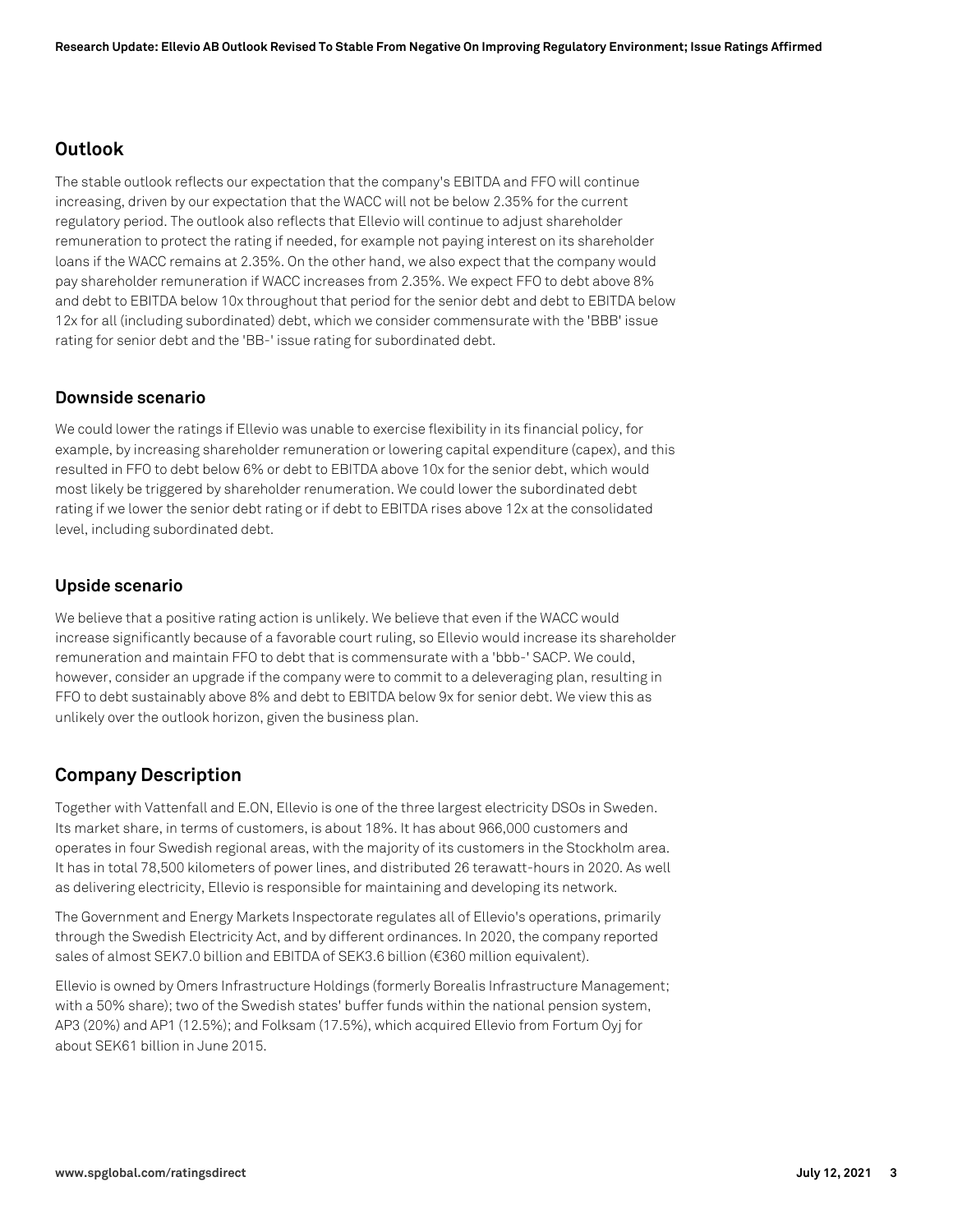## **Our Base-Case Scenario**

#### **Assumptions**

- WACC of at least 2.35%, resulting in flat-to-2% higher revenue annually.
- RAB to increase to about SEK43 billion by year-end 2023 from about SEK37 billion at end of 2020.
- EBITDA margins of 54%-57% for the current regulatory period.
- DSOs carrying forward any under-recovered funds from previous periods, which for Ellevio means about SEK2 billion.
- Capex of about SEK3.5 billion to SEK3.8 billion in 2021 and 2022. We then expect capex to decline toward SEK2.8 billion-SEK3.0 billion in 2023.
- Subordinated debt not exceeding 10% of total debt.
- No shareholder remuneration in 2021, but shareholder remuneration could resume in 2022 if WACC is higher than 2.35%.

## **Key metrics**

#### **Ellevio AB--Key Metrics**

|                                | --Fiscal year ended Dec. 31-- |       |               |               |               |  |
|--------------------------------|-------------------------------|-------|---------------|---------------|---------------|--|
| (Mil. SEK)                     | 2019                          | 2020  | 2021e         | 2022f         | 2023f         |  |
| <b>EBITDA</b>                  | 3.986                         | 3.740 | 3.600-3.800   | 3.800-4.000   | 3.800-4.200   |  |
| FFO                            | 2.756                         | 2.637 | 2.600-2.800   | 2.700-2.900   | 2,700-3,100   |  |
| Class A--FFO to debt (%)       | 7.6                           | 7.4   | $7.0 - 8.0$   | $7.0 - 8.0$   | $7.0 - 8.0$   |  |
| Class A--Debt to EBITDA (x)    | 9.1                           | 9.5   | $9.5 - 9.9$   | $9.5 - 9.9$   | $9.5 - 9.9$   |  |
| Total debt--FFO to debt (%)    |                               | 6.6   | $6.0 - 7.0$   | $6.0 - 7.0$   | $6.0 - 7.0$   |  |
| Total debt--Debt to EBITDA (x) | 9.8                           | 10.6  | $10.0 - 11.0$ | $10.0 - 11.0$ | $10.0 - 11.0$ |  |

\*All figures adjusted by S&P Global Ratings. a--Actual. e--Estimate. f--Forecast. RAB--Regulatory asset base. FFO--Funds from operations. SEK--Swedish krona.

# **Liquidity**

We view Ellevio's liquidity as strong and expect this to continue. We believe that available liquidity sources should exceed forecast near-term cash outflows by about 1.8x. In our assessment of liquidity, we also factor in qualitative factors such as the company's sound relationships with banks, satisfactory standing in credit markets, and likely ability to absorb high-impact, low-probability events with limited refinancing. We assume that Ellevio will maintain adequate headroom under its financial covenants.

Principal liquidity sources as of June 30, 2021, include: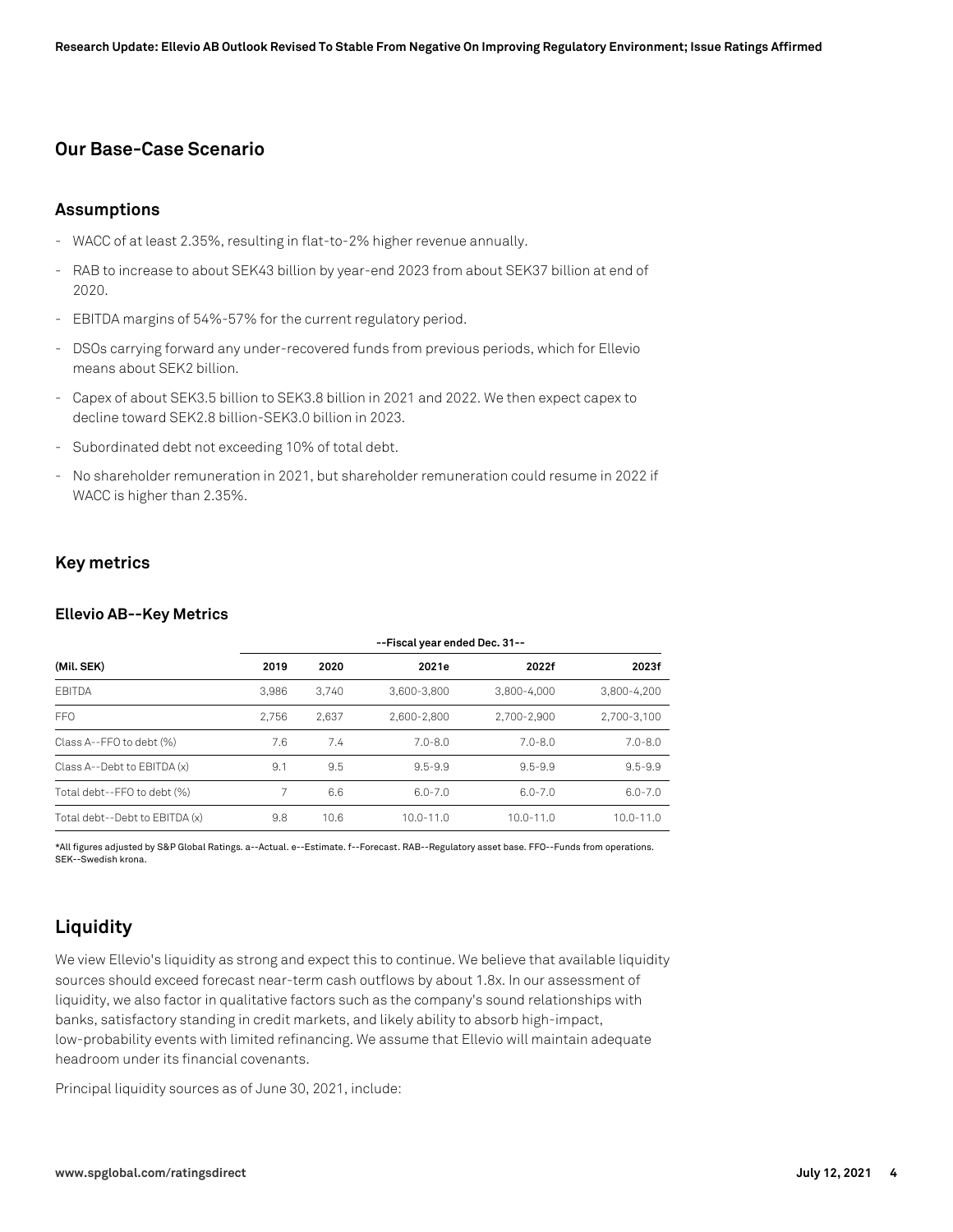- Forecast FFO of about SEK2.6 billion
- Access to committed credit lines of about SEK7.5 billion.

Principal liquidity uses for the same period include:

- Capex of about SEK3.6 billion over the next 12 months.
- Debt repayment of SEK300 million in that time.
- Shareholder remuneration of about SEK1.5 billion in the coming 12 months.

## **Covenants**

The credit facility contains covenants for lock-up of 10.75x; and for default, stipulating debt to EBITDA of 12.00x and interest coverage of 1.7x and 1.2x for senior debt. It also contains lock-up and default covenants for total debt, with debt to EBITDA at 11.9x and 13.0x, respectively. Ellevio complies with the debt-maturity limitations in the documentation and has met all of its financial covenants before.

## **Issue Ratings - Subordination Risk Analysis**

## **Capital structure**

Ellevio is the operating company in the Ellevio group, which comprises four holding companies. The ultimate owners are international investor OMERS Infrastructure; two Swedish national pension funds (AP3 and AP1); and Swedish mutual insurance company Folksam. Following debt refinancing, Ellevio and its immediate holding company, Ellevio Holding 4 AB, have formed a ring-fenced financing structure, with Ellevio as the borrower.

#### **Analytical conclusions**

Ellevio issues two types of debt: senior (class A) and subordinated (class B). We analyze the group in two steps because we assess the subordinated debt as having a greater risk of default than the senior debt. This is because the subordinated debt would be paid after the senior debt, and has no claim on the security until the senior debt is paid, and its default could not cause the senior debt to default.

- We rate the class A debt 'BBB' based on credit metrics excluding the subordinated debt, and including one notch of uplift for various structural features, in particular the additional protection from the deferral of the subordinated debt interest and principal if the financing group had insufficient cash to make the payments due.
- We rate the class B debt 'BB+' based on credit metrics including for senior and subordinated debt.

We rate Ellevio's senior secured debt one notch higher than the SACP because of structural features designed to increase cash flow certainty for the debtholders. These features include:

- Restrictions on mergers, acquisitions, and asset disposals; and a share pledge over the assets and shares of the operating and holding company (to the extent allowed by legislation). Security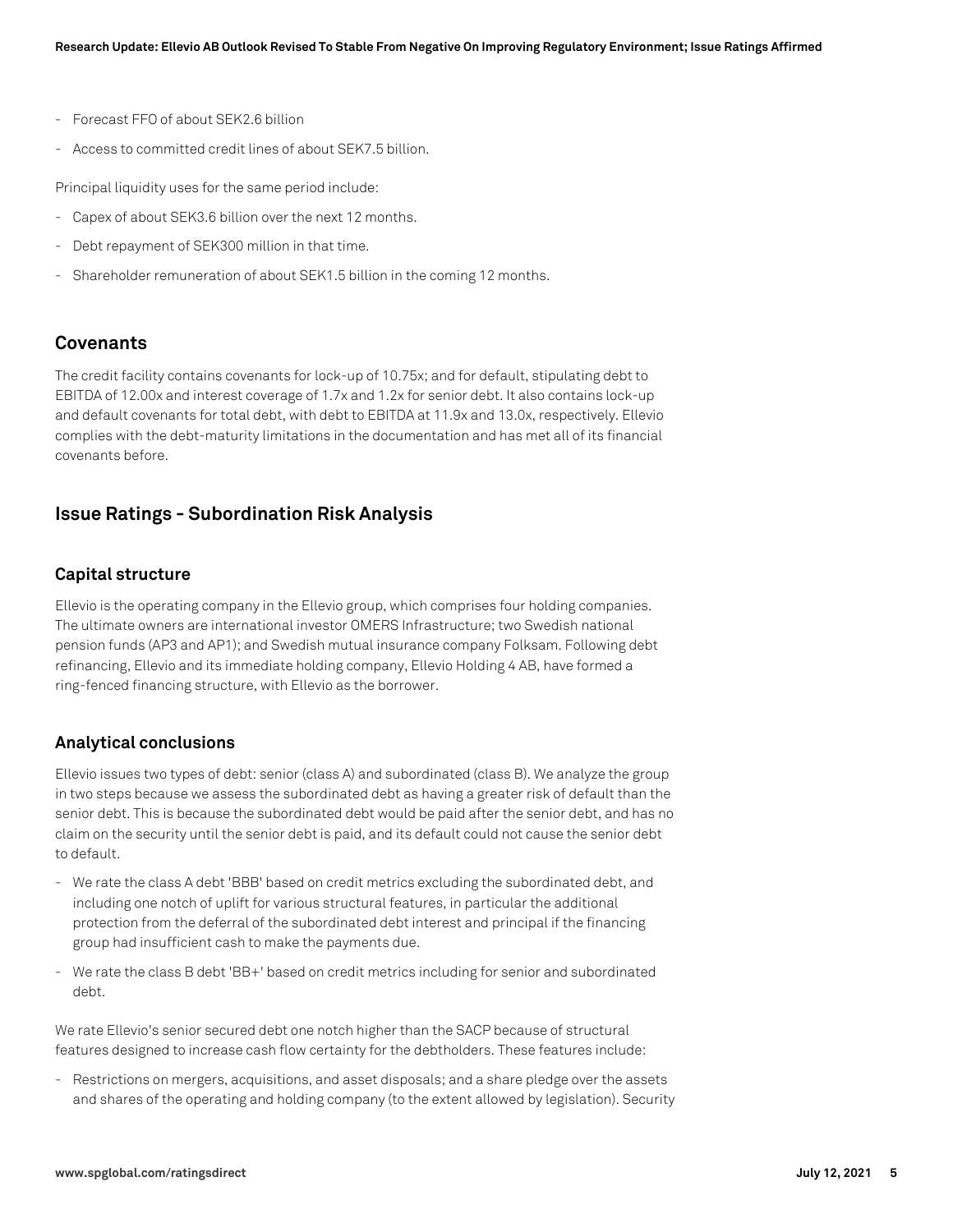over fixed assets, such as real property and business mortgages are, however, not material in relation to secured debt;

- Dividend- and debt-restricted payment conditions and a covenanted liquidity structure that should, in our opinion, allow Ellevio's financing group to manage temporary cash flow shocks;
- An automatic 12-month standstill period after an event of default, during which time creditors can take control of Ellevio and either aim for operational recovery or sell the shares in the operating and immediate holding company.
- Prudent management of foreign exchange, refinancing, and counterparty risks.

# **Ratings Score Snapshot**

## **Class A Issue Rating: BBB/Stable**

Business risk: Excellent

- Country risk: Very low
- Industry risk: Very low
- Competitive position: Strong

Financial risk: Aggressive

- Cash flow/leverage: Aggressive (low volatility table)

Anchor: bbb

#### Modifiers

- Diversification/Portfolio effect: Neutral (no impact)
- Capital structure: Neutral (no impact)
- Liquidity: Strong (no impact)
- Financial policy: Neutral (no impact)
- Management and governance: Satisfactory
- Comparable rating analysis: Negative (-1 notch)

Stand-alone credit profile: bbb-

- Structural enhanced debt: +1 notch

## **Class B Issue Rating: BB+/Stable**

Business risk: Excellent

- Country risk: Very low
- Industry risk: Very low
- Competitive position: Strong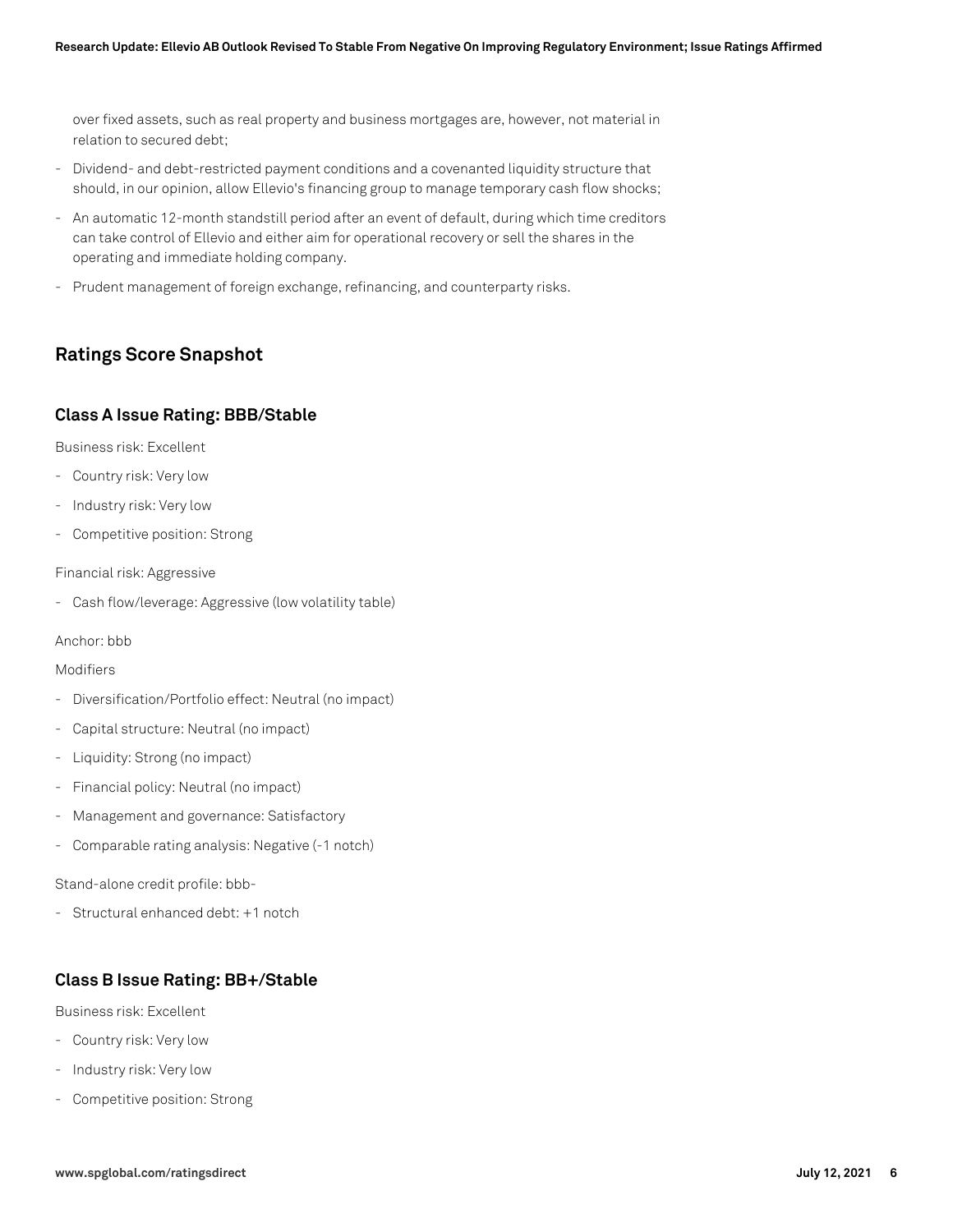Financial risk: Highly leveraged

- Cash flow/leverage: Highly leveraged (low volatility table)

Anchor: bbb-

Modifiers

- Diversification/Portfolio effect: Neutral (no impact)
- Capital structure: Neutral (no impact)
- Liquidity: Strong (no impact)
- Financial policy: Neutral (no impact)
- Management and governance: Satisfactory
- Comparable rating analysis: Negative (-1 notch)

# **Related Criteria**

- General Criteria: Group Rating Methodology, July 1, 2019
- Criteria | Corporates | General: Corporate Methodology: Ratios And Adjustments, April 1, 2019
- Criteria | Corporates | Utilities: Rating Structurally Enhanced Debt Issued By Regulated Utilities And Transportation Infrastructure Businesses, Feb. 24, 2016
- Criteria | Corporates | General: Methodology And Assumptions: Liquidity Descriptors For Global Corporate Issuers, Dec. 16, 2014
- Criteria | Corporates | General: The Treatment Of Non-Common Equity Financing In Nonfinancial Corporate Entities, April 29, 2014
- Criteria | Corporates | Utilities: Key Credit Factors For The Regulated Utilities Industry, Nov. 19, 2013
- General Criteria: Methodology: Industry Risk, Nov. 19, 2013
- General Criteria: Country Risk Assessment Methodology And Assumptions, Nov. 19, 2013
- Criteria | Corporates | General: Corporate Methodology, Nov. 19, 2013
- General Criteria: Methodology: Management And Governance Credit Factors For Corporate Entities, Nov. 13, 2012
- General Criteria: Principles Of Credit Ratings, Feb. 16, 2011
- General Criteria: Stand-Alone Credit Profiles: One Component Of A Rating, Oct. 1, 2010

# **Related Research**

- Swedish Electricity DSOs Remain In Limbo As The Regulator Appeals Court Decision On Their Remuneration, March 18, 2021
- Credit FAQ: Are Regulatory Framework Changes Threatening The Credit Quality Of Swedish DSOs?, Aug. 21, 2019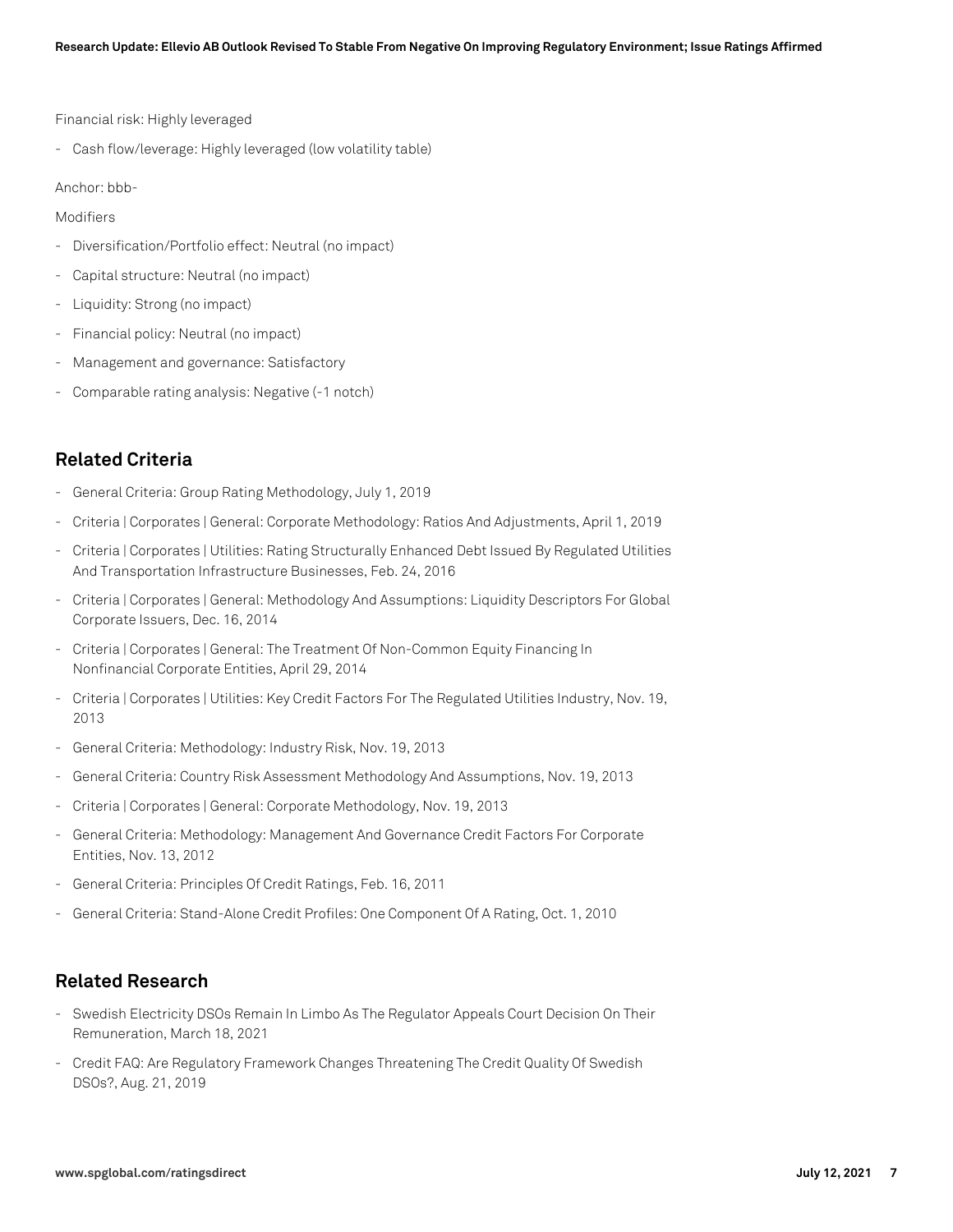# **Ratings List**

| Ratings Affirmed: Outlook Action To | <b>From</b>             |  |
|-------------------------------------|-------------------------|--|
| <b>Ellevio AB</b>                   |                         |  |
| Senior Secured                      | BBB/Stable BBB/Negative |  |
| Subordinated                        | BB+/Stable BB+/Negative |  |

Certain terms used in this report, particularly certain adjectives used to express our view on rating relevant factors, have specific meanings ascribed to them in our criteria, and should therefore be read in conjunction with such criteria. Please see Ratings Criteria at www.standardandpoors.com for further information. A description of each of S&P Global Ratings' rating categories is contained in "S&P Global Ratings Definitions" at https://www.standardandpoors.com/en\_US/web/guest/article/-/view/sourceId/504352 Complete ratings information is available to subscribers of RatingsDirect at www.capitaliq.com. All ratings affected by this rating action can be found on S&P Global Ratings' public website at www.standardandpoors.com. Use the Ratings search box located in the left column. Alternatively, call one of the following S&P Global Ratings numbers: Client Support Europe (44) 20-7176-7176; London Press Office (44) 20-7176-3605; Paris (33) 1-4420-6708; Frankfurt (49) 69-33-999-225; Stockholm (46) 8-440-5914; or Moscow 7 (495) 783-4009.